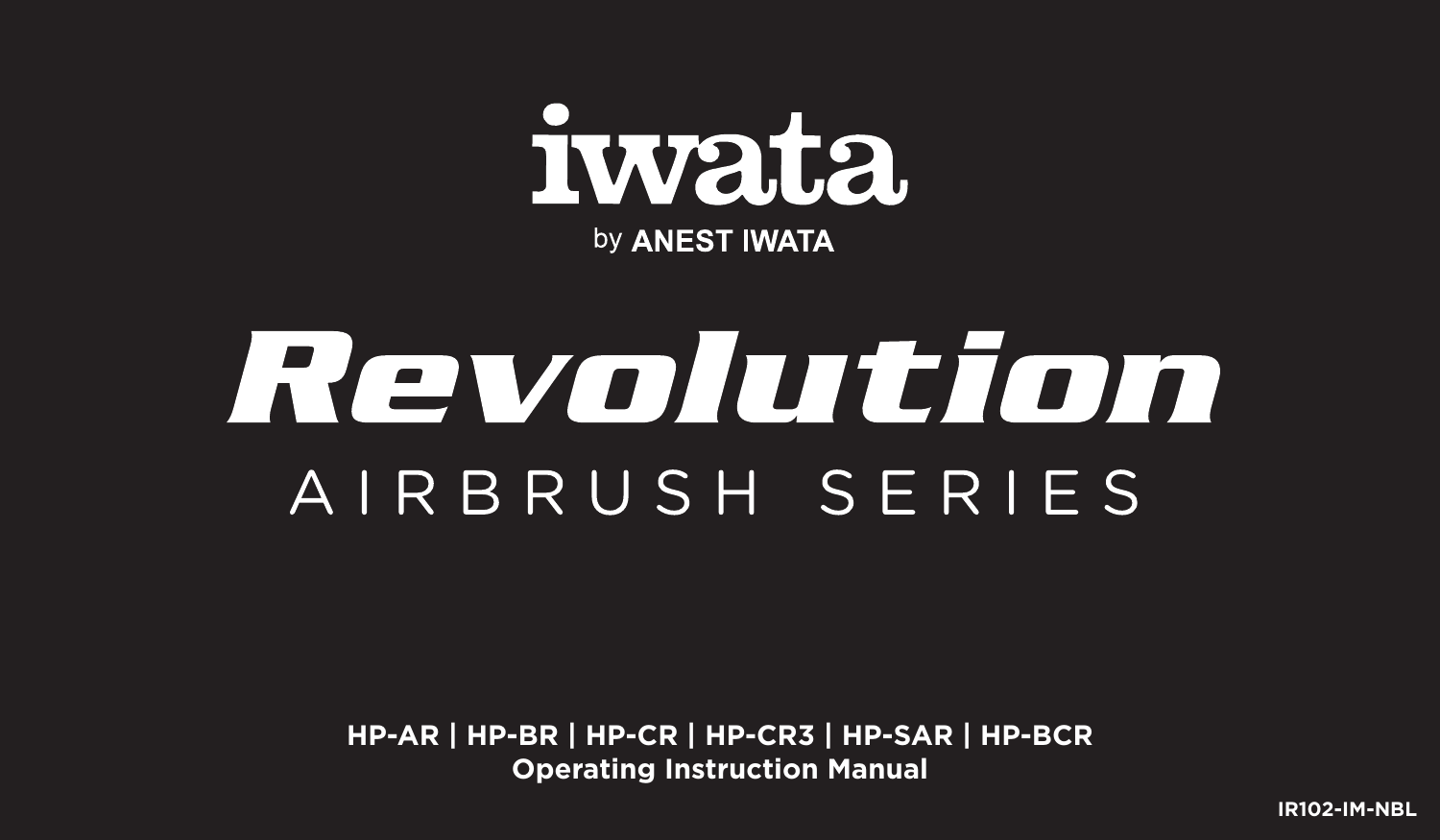# **IWATA 5 WAYS TO SPRAY EFFORTLESS COVERAGE** 手頃で手軽

*Iwata Revolution Series and NEO For Iwata Series airbrushes deliver soft, effortless coverage at low air pressures. Fine atomization is achieved with the smallest of air compressors, making these airbrushes a simple choice for medium spray applications and for anyone wanting to start airbrushing for the first time.*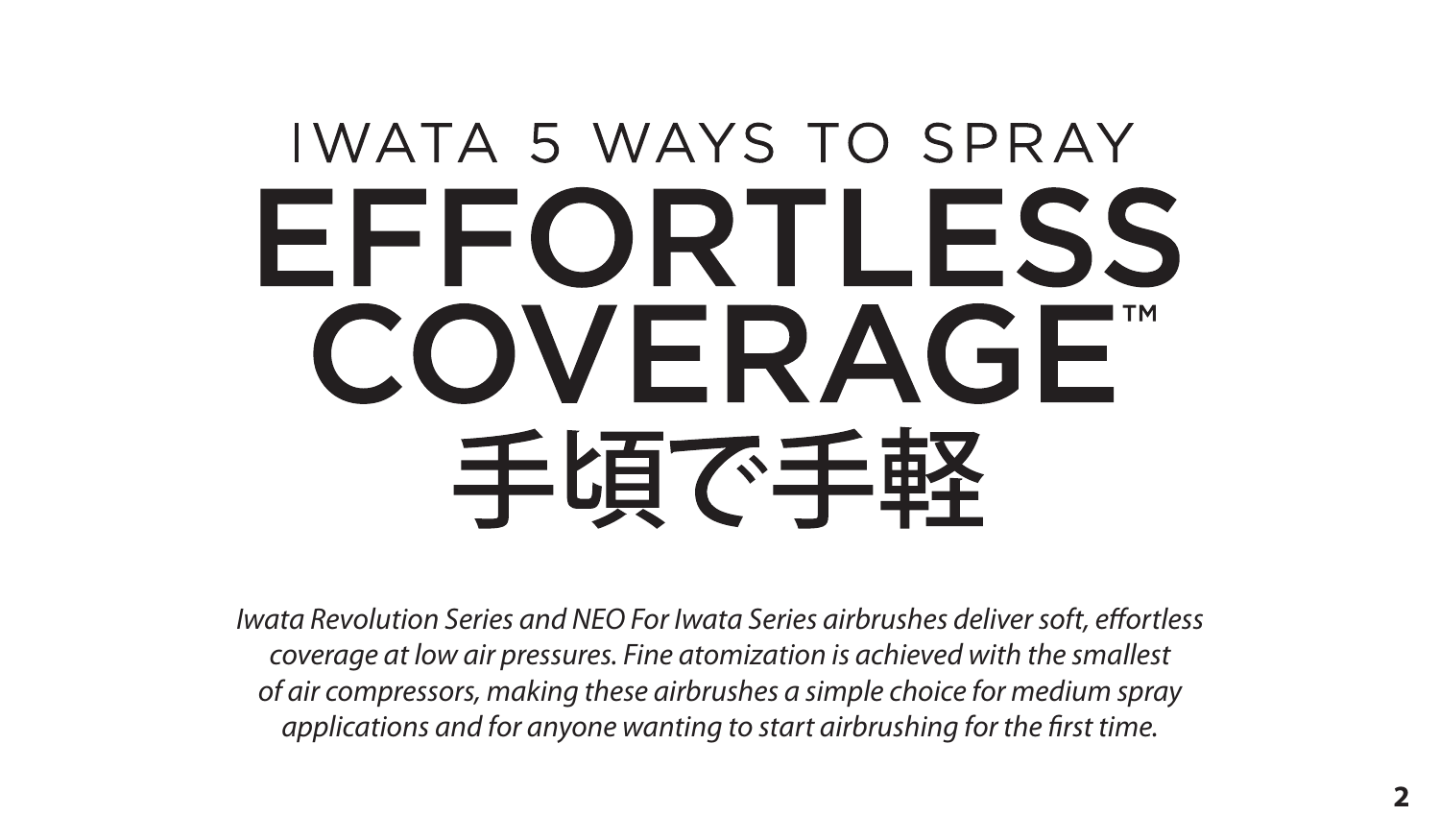### NEED ASSISTANCE

**If you have any issues or warranty service questions, contact your local ANEST IWATA affiliate before returning to your place of purchase.** 

#### **ANEST IWATA-MEDEA, INC.**

Portland, Oregon U.S.A. +1-503-253-7308 (M-F) info@iwata-medea.com www.iwata-airbrush.com

#### **ANEST IWATA SOUTH-EAST ASIA CO., LTD.**

Bangkok, Thailand +66-(0)-2643-2870 www.anest-iwatasoutheastasia.com

#### **ANEST IWATA SOUTH AFRICA (PTY) LTD.**

Johannesburg, Republic of South Africa +27-11-463-2169/2265/2223 www.anest-iwata.co.za

#### **ANEST IWATA CORPORATION**

Yokohama, Japan +81-(0)45-591-1111 www.anest-iwata.co.jp

#### **ANEST IWATA STRATEGIC CENTER**

Cardano al Campo, Italy +39-0331-733120 www.anest-iwataeu.com

#### **ANEST IWATA SHANGHAI**

Shanghai, China +86-(0)21-6407-9713 / 15 / 16 www.anest-iwata-sh.com

#### **ANEST IWATA RUS LLC**

Moscow, Russia +7-495-938-77-28 www.anestiwata.ru

#### **ANEST IWATA AUSTRALIA PTY LTD.**

Mt. Druitt, NSW +61-(02)-9853-2000 www.anest-iwata.com.au

#### **ANEST IWATA (U.K.) LTD.**

Neots Cambs, England +44-(0)1480-405419 www.anest-iwata.co.uk

#### **ANEST IWATA MOTHERSON LTD.**

Uttar Pradesh, India +91-(0)120-4600500 / 14 / 17 www.aircompressors.com

#### **CENTURY TRADING CO., LTD.**

Seoul, Korea 82-2-2163-0300 www.centrading.co.kr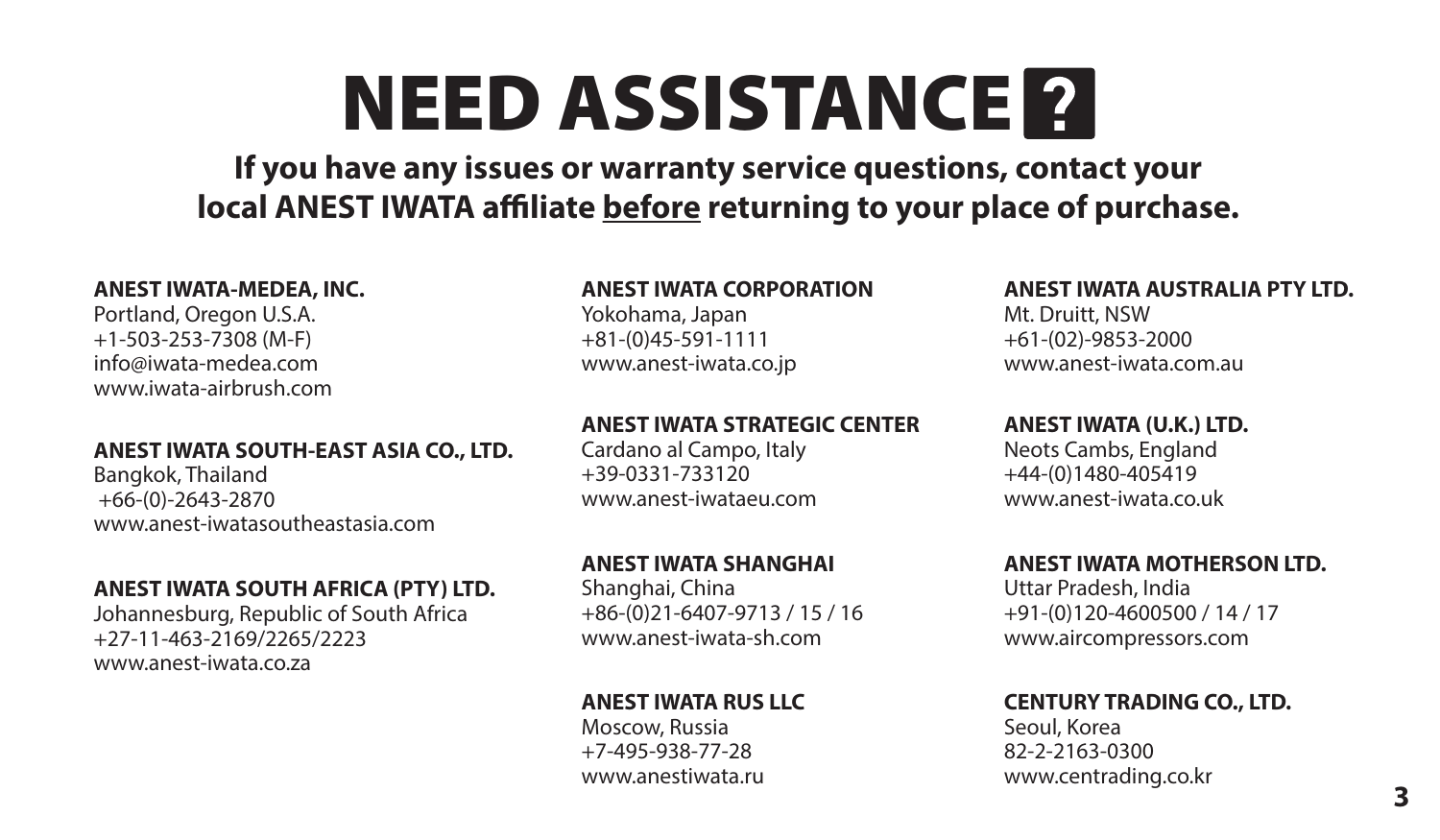#### **IWATA REVOLUTION HP-AR, HP-BR, HP-SAR, HP-BCR,HP-CR AND HP-CR3**



#### *Iwata Revolution HP-AR*

- *Internal mix airbrush*
- *Ergonomic handle*
- *Spray pattern from .75" down to hairlines*
- *Smaller nozzle and needle combination allows for detailed spraying in smaller areas*
- *Redesigned trigger mechanism and larger needle chuck nut for easy assembly*
- *Replaceable internal PTFE needle packing for use with solvent-base paints*
- *Gravity feed airbrush designed for quick changes of custom mixed colors*
- *Best for spraying small amounts of color in small areas*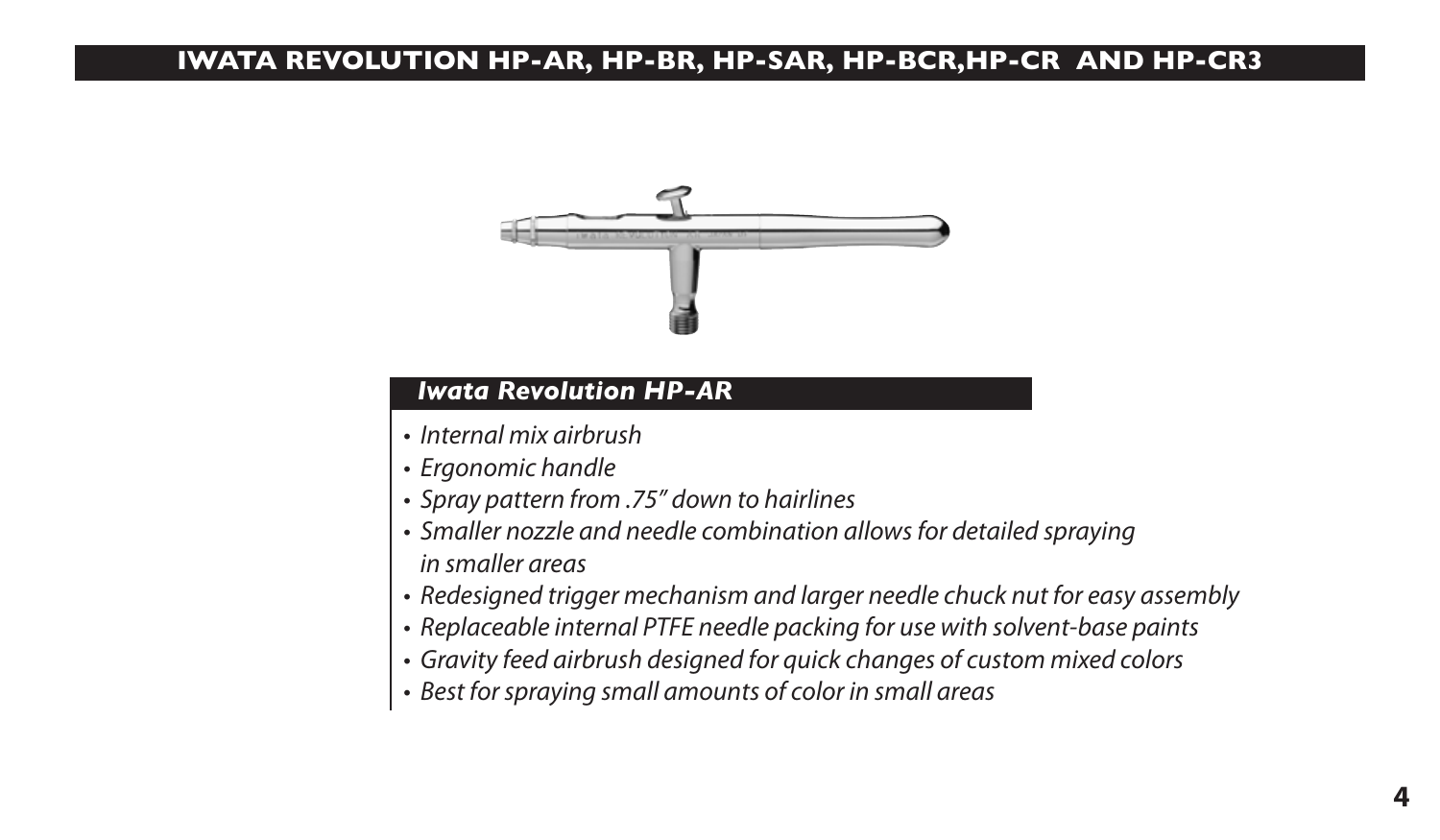

- *Internal mix airbrush*
- *Ergonomic handle*
- *Spray pattern from .75" down to hairlines*
- *Smaller nozzle and needle combination allows for detailed spraying in smaller areas*
- *Replaceable internal PTFE needle packing for use with solvent-base paints*
- *Gravity feed airbrush designed for quick changes of custom mixed colors*
- *Best for spraying small amounts of color in small areas*



#### *Iwata Revolution HP-BR Iwata Revolution HP-SAR*

- *Siphon feed, single action airbrush*
- *Perfect for those seeking high performance in a single-action design*
- *Great for single color applications in moderate size to background spraying*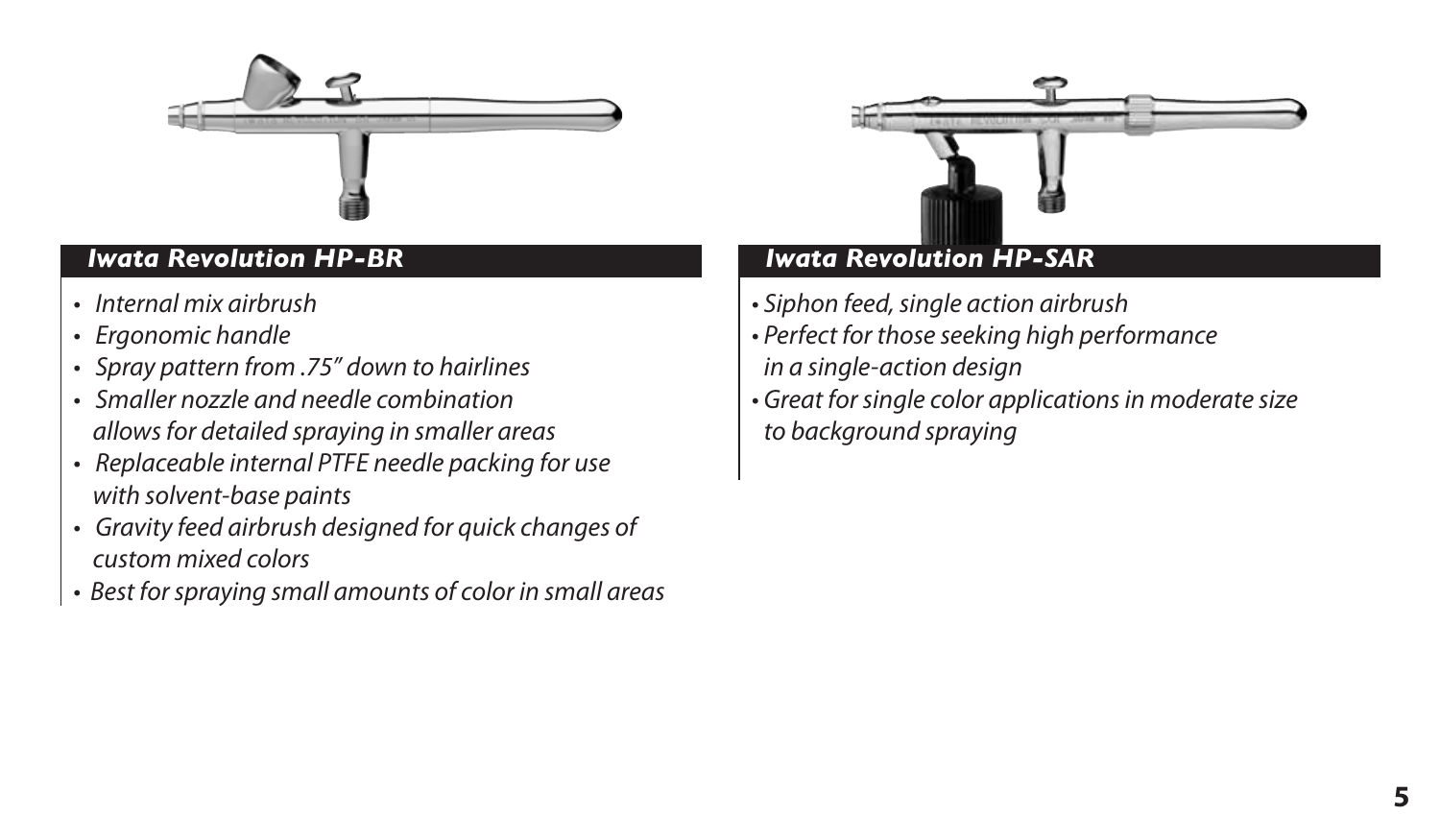

#### *Iwata Revolution HP-BCR*

- *Internal mix airbrush*
- *Ergonomic handle*
- *Spray pattern from 1.5" down to fine lines*
- *Larger nozzle and needle combination allows easier spraying of heavier, thicker paints*
- *Replaceable internal PTFE needle packing for use with solvent-base paints*
- *Siphon feed model makes it easy to swap bottle of specific colors quickly*



#### *Iwata Revolution HP-CR*

- *Internal mix airbrush*
- *Ergonomic handle*
- *Spray pattern from 1.5" down to fine lines*
- *Larger nozzle and needle combination allows easier spraying of heavier, thicker paints*
- *Replaceable internal PTFE needle packing for use with solvent-base paints*
- *Gravity feed airbrush designed for quick changes of custom mixed colors*
- *Versatile for moderate detail to background spraying*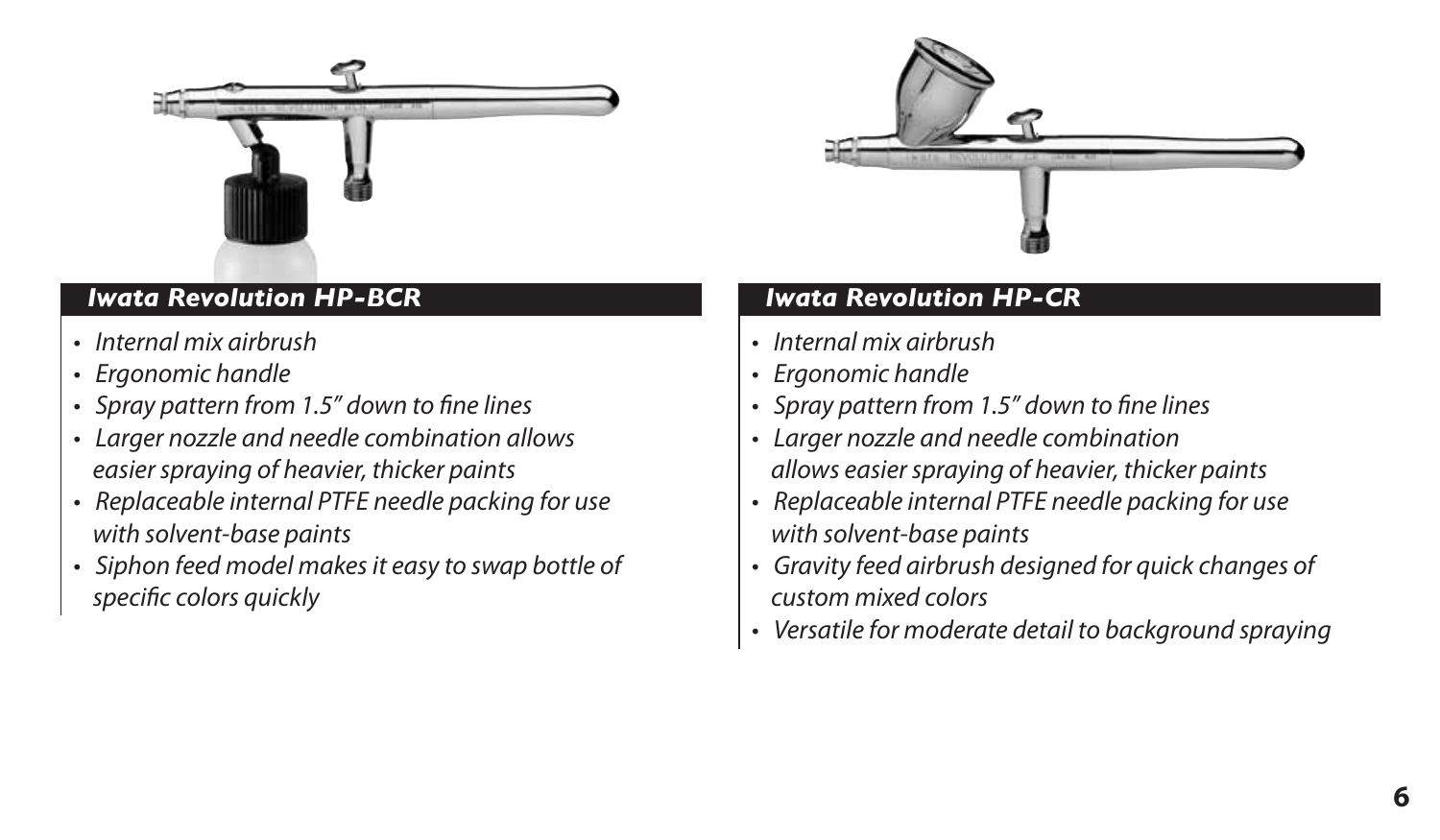

#### *Iwata Revolution HP-CR3*

- *Internal mix airbrush*
- *Ergonomic handle*
- *Spray pattern from .75" down to hairlines*
- *Smaller nozzle and needle combination allows for detailed spraying in smaller areas*
- *Replaceable internal PTFE needle packing for use with solvent-base paints*
- *Gravity feed airbrush designed for quick changes of custom mixed colors*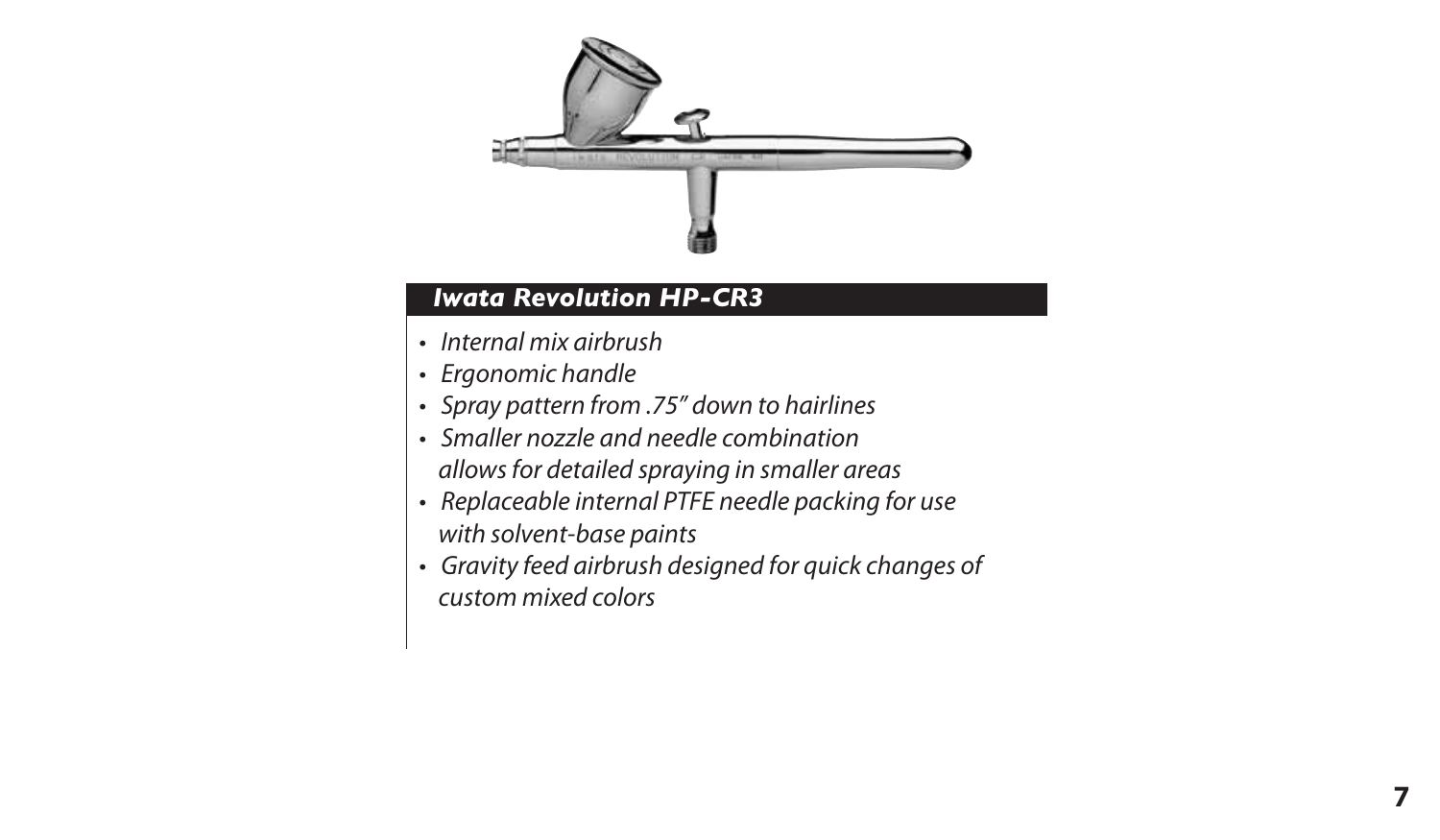#### **GETTING STARTED**

#### **Compressor**

Choose an appropriate compressor for your Revolution airbrush. The Iwata Sprint Jet and Smart Jet compressors are good beginner's choices and will provide approximately 20-30 psi of air pressure to the Revolution.

#### **Assembly (BCR, SAR)**

1. Screw the airhose onto the compressor.

- 2. Screw the airhose onto the airbrush.
- 3. If using a Power Jet, Power Jet Lite or Power Jet Pro compressor, adjust the pressure to between 30 and 45 psi.
- 4. Check for any air leaks in the compressor or airhoses.
- 5. Fill the bottle with Medea Airbrush Cleaner, or the appropriate solvent for your paint.
- 6. Attach the bottle to the airbrush by pushing the bottle stem into the bottle joint of the airbrush body.
- 7. Point the airbrush away from you.
- 8. Press down on the main lever (#6 or #7) to start the flow of air through the airbrush.
- 9. BCR: Pull back on main lever to open the nozzle of airbrush.
- 10. SAR only: Unscrew the fluid adjustment knob (#15) to open the airbrush nozzle and press down on trigger.
- 11. Spray cleaning solution through the airbrush to rinse out any residual pre-testing pigment.

#### **(AR, BR, CR, CR3)**

- 1. Screw the airhose onto the compressor.
- 2. Screw the airhose onto the airbrush.
- 3. If using a Power Jet, Power Jet Lite or Power Jet Pro compressor, adjust the pressure to between 30 and 45 psi.
- 4. Check for any air leaks in the compressor or airhoses.
- 5. Place a few drops of cleaner into the gravity cup or slot.
- 6. Point the airbrush away from you.
- 7. Press down on the main lever (#6) to start the flow of air through the airbrush.
- 8. Pull back on the main lever to open the nozzle of the airbrush.
- 9. Spray cleaning solution through the airbrush to rinse out any residual pre-testing pigment.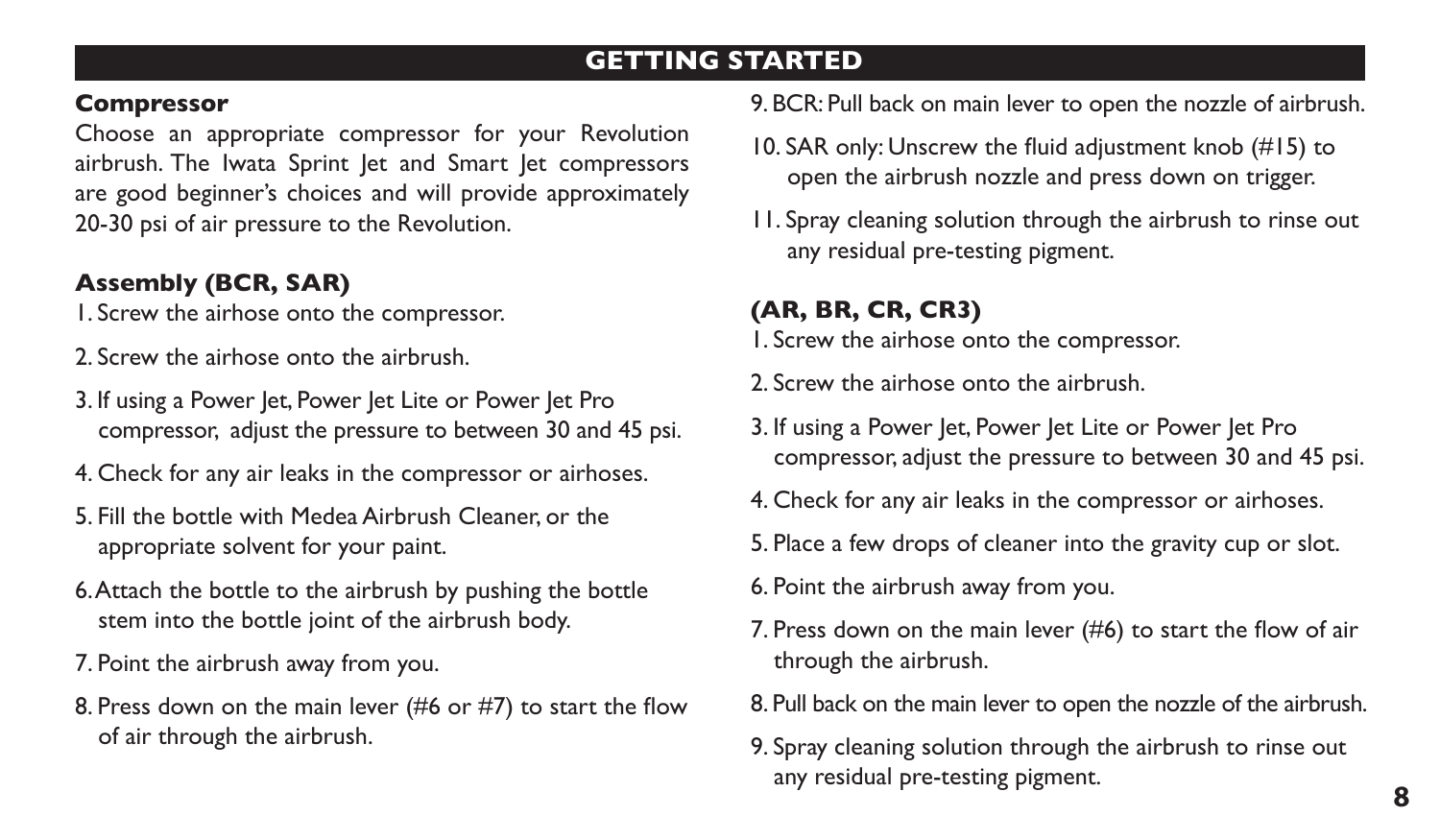#### **GENERAL OPERATION**

#### **Fine-Line Spray (AR, BR, BCR, CR, CR3)**

- 1. Depress the main lever (#6) to start airflow.
- 2. Position the airbrush close to the surface, between 1/16 and 1/2 inch is common.

3. Pull the main lever back slightly to start the flow of paint.

Line thickness can be controlled by adjusting the distance between the airbrush and the surface and also by varying the paint flow by manipulating the main lever's position.

An extremely narrow line can be obtained by carefully removing the needle cap (#1) and positioning the airbrush closer to the surface.

#### **CAUTION: The needle and nozzle are very delicate. Even a slight bend on the tip of the needle can adversely effect the spray pattern.**

#### **Fine-Line Spray (SAR)**

- 1. Depress the main lever (#7) to start airflow.
- 2. Position the airbrush close to the surface, between 1/16 and 1/2 inch is common.
- 3. Unscrew the fluid adjustment knob (#15) slightly to start the flow of paint.

Line thickness can be controlled by adjusting the distance between the airbrush and the surface and also by varying the paint flow by manipulating the fluid adjustment knob's position.

#### **Wide-Line and Background Spraying (AR, BR, BCR, CR, CR3)**

- 1. Depress the main lever (#6).
- 2. Position the airbrush further away from the surface, from 1/2 to 6 inches is common.
- 3. Pull the main lever back much farther releasing more paint to cover the bigger area.

Increase the distance between the airbrush and painted surface to control the line's width. Increasing the air pressure will also effect the spray width. The Revolution's maximum usable line width is approximately 2-1/2 inches.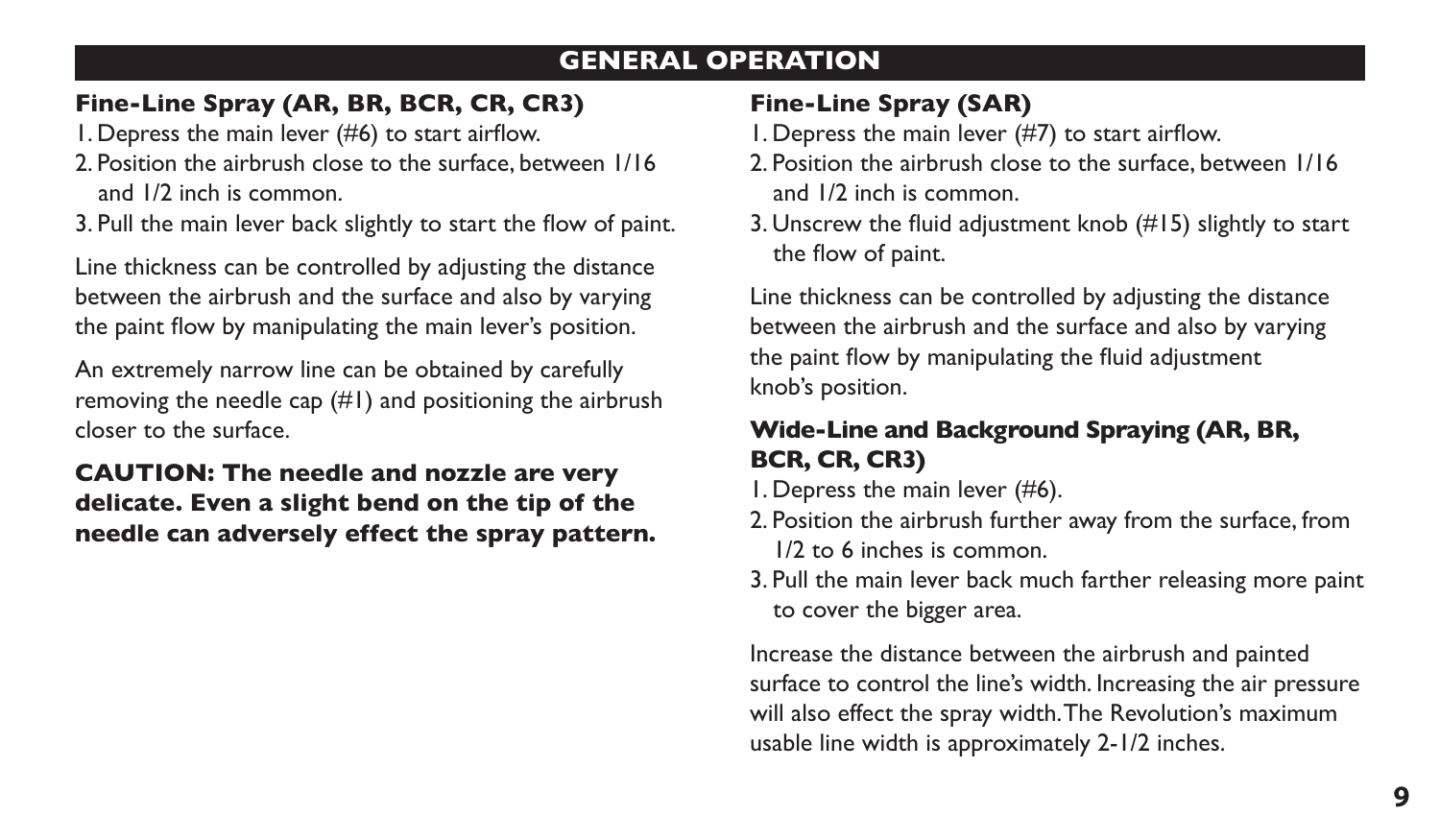#### **GENERAL OPERATION**

#### **Wide-Line and Background Spraying (SAR)**

1. Depress the main lever (#7).

- 2. Position the airbrush farther away from the surface, from 1/2 to 6 inches is common.
- 3. Unscrew the fluid adjustment knob (#15) back much farther releasing more paint to cover the bigger area.

Increase the distance between the airbrush and painted surface to control the line's width. Increasing the air pressure will also effect the spray width. The Revolution's maximum usable line width is approximately 2-1/2 inches.

#### **Ergonomic Handle**

The ergonomic handle  $(\#13 \text{ and } \#14)$  is a special feature on the Revolution. It helps prevent fatigue from extended airbrush use and provides a balanced feel in your hand.

#### **Stippling**

Iwata airbrushes are designed to produce a wide range of stippling textures.

- 1. Unscrew the needle cap (#1).
- 2. Unscrew the nozzle cap (#2).
- 3. Adjust the air pressure between 5 and 50 psi.

Lower air pressure will give you coarse stipple whereas higher pressure will provide a fine stipple effect. Paint viscosity will also effect the stippling texture.

#### **Air Pressure**

For the Revolution, working pressures generally vary between 20 and 60 psi, depending on what type of work is being done and what textures are desired. A good working pressure may average around 25 psi. The viscosity of the paint and your desired spray characteristics will also effect your ideal pressure. As a general rule, larger amounts of paint or thicker paints, will be sprayed with higher pressures.

#### **WARNING: Do not exceed 100psi.**

#### **Paint Preparation**

For non-specific airbrush paints proper preparation, including filtering the paint through a nylon mesh, is recommended for best performance. Paint should be thinned with its proper solvent. It is best to prepare paint relatively thin and make repeated passes across the work to achieve the desired shade. This will also improve the quality of your work and decrease the cleaning time of your airbrush.

#### **Safety Tips**

- Always spray in a well-ventilated area.
- Do not spray solvent-based (flammable) paints around open flames.
- Use the appropriate respirator to safely filter out the paint vapors particular to the kind of paint you are using.
- Wear eye protection to prevent paint contact with eyes.
- Never use air pressure that exceeds the airbrush's limit. (98 psi) **10**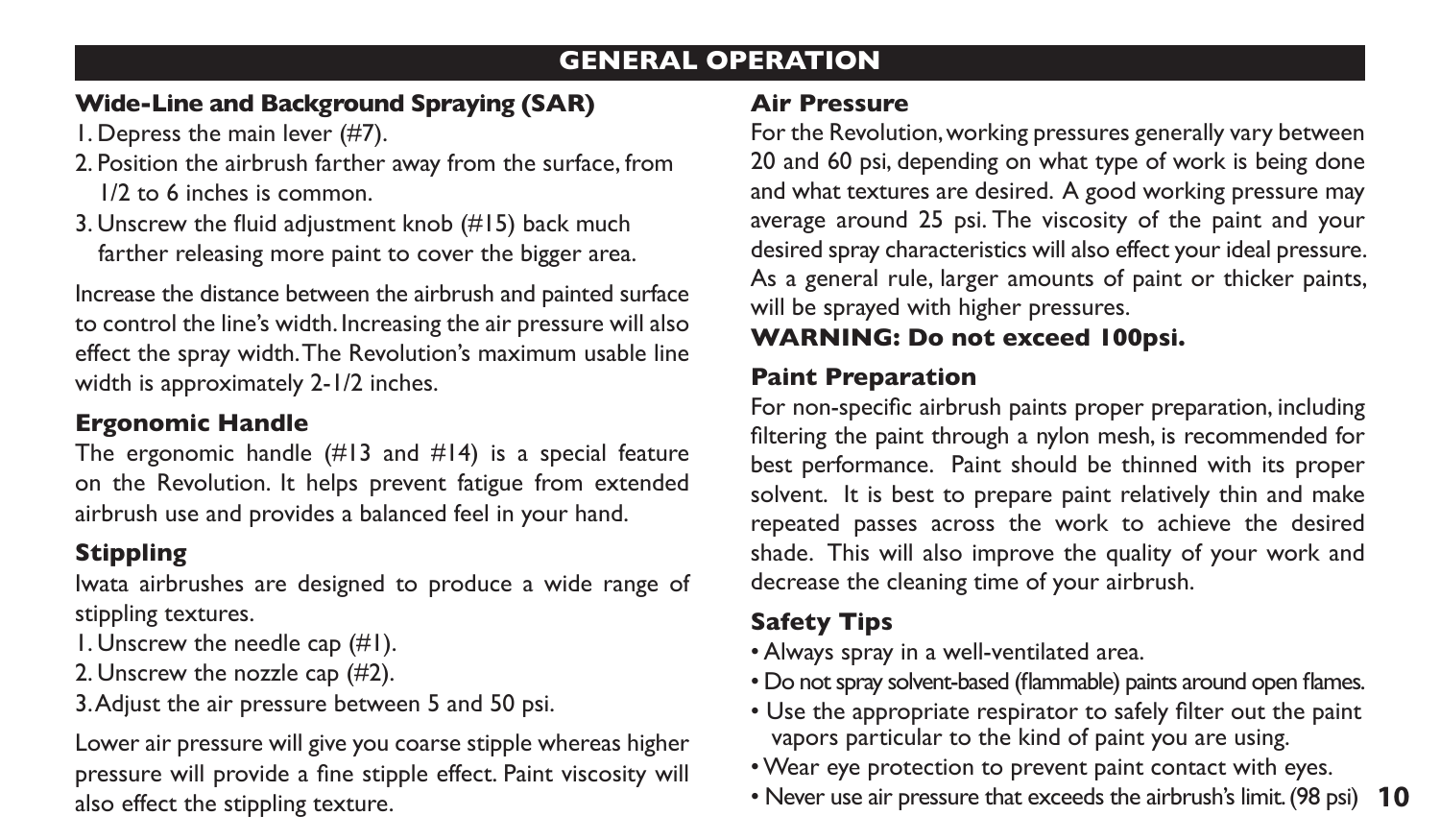#### **MAINTENANCE**

- 1. Remove the paint bottle.
- 2. Attach a bottle containing the appropriate cleaning solution.
- 3. Spray until the solution sprays clear.
- 4. Remove the bottle of cleaning solution.
- 5. Spray air until the airbrush sprays dry.
- 6. Attach a bottle containing the next color.
- 7. Repeat cleaning procedure when finished.
- 1. Dump out the color cup's excess paint.
- 2. Rinse the cup with the appropriate cleaning solution. 3. Use a paper towel to wipe out any left-over paint. 4. Fill the bottom of the cup with cleaner.
- 5. Spray cleaner until the spray is clear.
- 6. Add the next color to the color cup.
- 7. Repeat cleaning procedure when finished.
- 1. Unscrew the handle (#13) from the airbrush body.
- 2. Loosen the needle chucking nut (#12).
- 3. Gently pull the needle (#11) straight out.
- 4. Fold a soft cloth damp with cleaner over the needle.
- 5. Rotate the needle to gently wipe the residual paint off.
- 6. Carefully insert the needle into the airbrush until it seats fully against the nozzle (#3).
- If the needle stops abruptly, retract and examine the trigger mechanism for proper assembly and re-insert the needle.
- 7. Tighten the needle chucking nut finger tight.
	- Pull the main lever back and forth to visually confirm the needle's ability to move.
- 8. Screw the handle back onto the airbrush body.
- 1. Unscrew the handle (#14) from the airbrush body.
- 2. Loosen the needle chucking nut (#12).
- 3. Gently pull the needle  $(\#I\bar{I})$  straight out.
- 4. Fold a soft cloth damp with cleaner over the needle.
- 5. Rotate the needle to gently wipe the residual paint off.
- 6. Screw the fluid adjustment knob (#15) fully into the airbrush body.
- 7. Carefully insert the needle into the airbrush until it seats fully against the nozzle (#3).
	- If the needle stops abruptly, retract and examine the trigger mechanism for proper assembly and re-insert the needle.
- 8. Tighten the needle chucking nut finger tight.
- 9. Screw the handle back onto the airbrush body.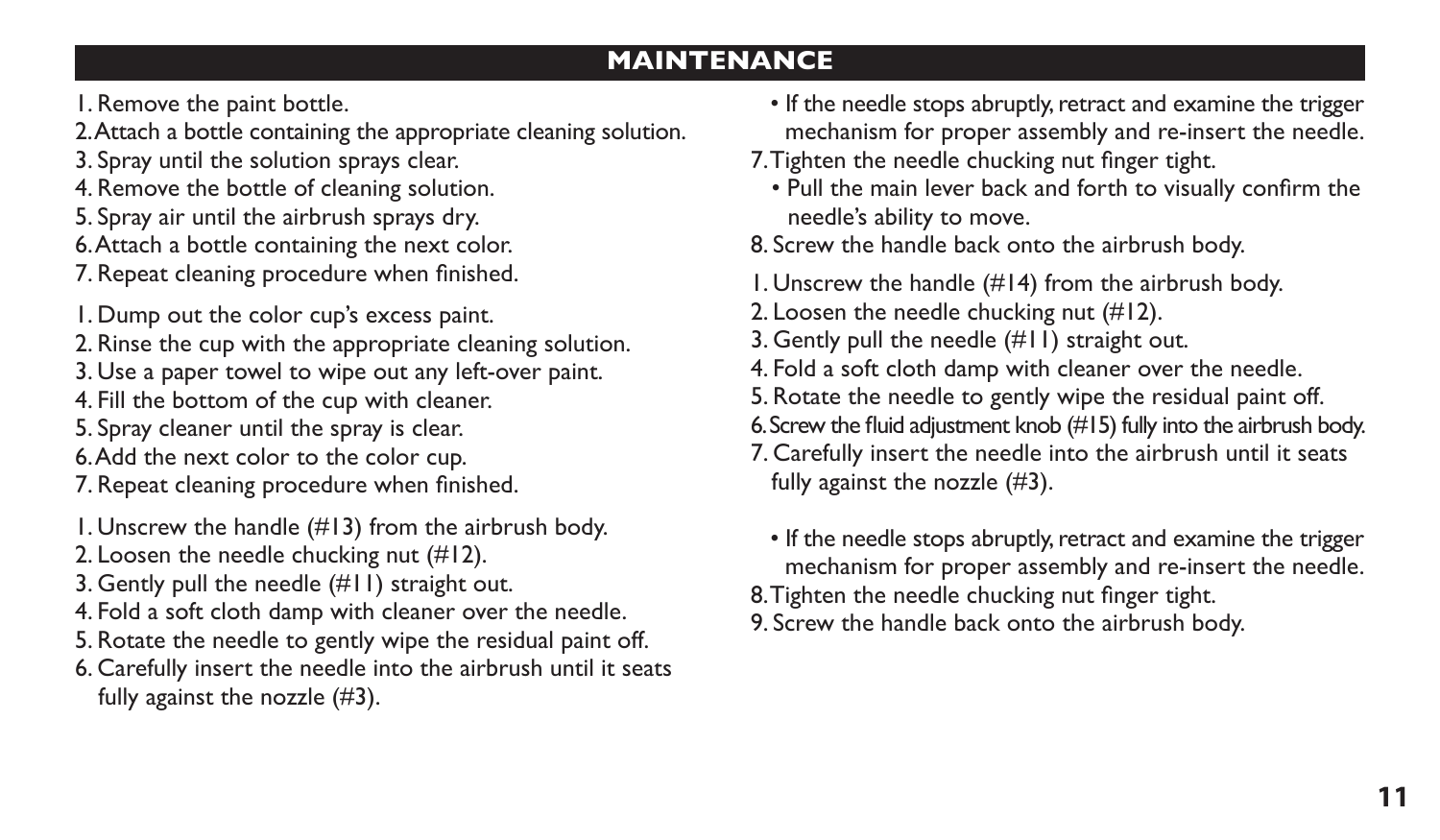#### **MAINTENANCE**

#### **Before Each Session**

Spray water or the appropriate paint solvent through the airbrush to make sure the airbrush is working properly.

#### **After Each Session**

Or any time the airbrush becomes clogged:

- 1. Increase the air pressure.
- 2. Spray cleaning solution for a short time.
- 3. Clean the needle if necessary

Cleaning the airbrush this way helps clean the paint passage, the nozzle and the needle thoroughly.

#### **Periodically**

To ensure smooth main lever action lubricate the needle  $(\#11)$  and the main lever mechanism (#6 or #7) regularly. 1. Unscrew the handle (#13 or #14).

2. Loosen the needle chucking nut (#12).

3. Remove the needle.

4. Coat the needle lightly with a high-quality lubricant, like Medea Super Lube.

- 5. Wipe the needle with a soft, clean cloth, leaving a light coat of lube behind.
- 6. Re-insert the needle gently into the airbrush.
- 7. Tighten the needle chucking nut.
- 8. Screw the handle onto the airbrush body.

Drip one drop of lube into the slot directly behind the main lever and as close to the main lever as possible.

**DO NOT** over-lube the needle or the main lever mechanism, since it is possible to transfer excess lube into the nozzle causing severe paint flow problems.

**DO NOT** use light machine oil or WD-40 for lubrication. These will cause the needle to stick as it moves through the needle packing o-ring.

#### **CAUTION: If it becomes absolutely necessary to dismantle the airbrush remember that in most situations tools are not needed.**



**NEVER soak your entire airbrush in any liquid. NEVER store your airbrush with spray medium or cleaning agents in the fluid cup.**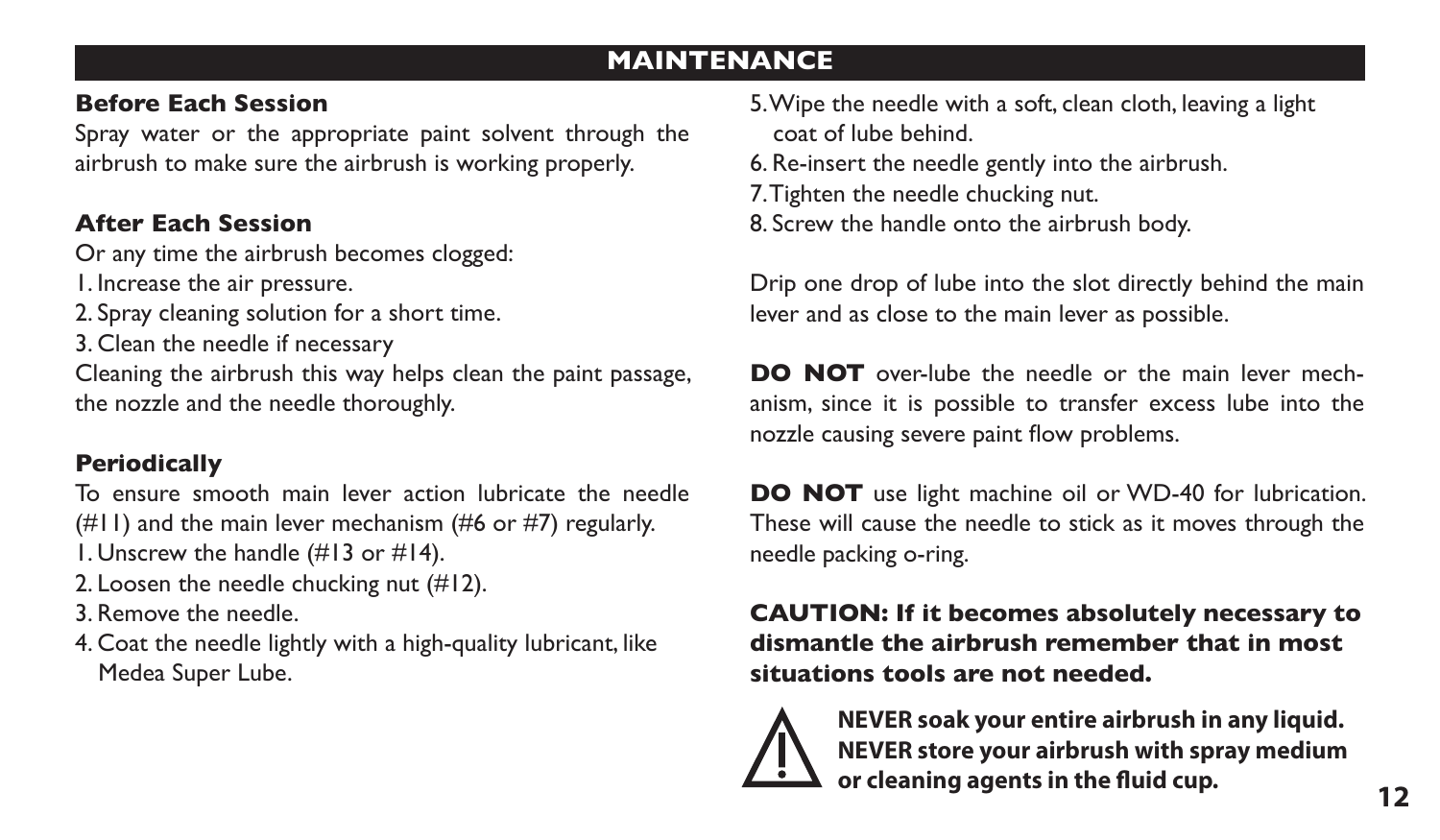| <b>TROUBLESHOOTING PROCEDURES</b> |                                                                  |                                                                                 |  |  |  |  |  |  |
|-----------------------------------|------------------------------------------------------------------|---------------------------------------------------------------------------------|--|--|--|--|--|--|
| Symptom                           | Problem                                                          | <b>Solution</b>                                                                 |  |  |  |  |  |  |
| •Bubbles in color cup or bottle   | •Loose nozzle cap                                                | •Tighten (#2) finger tight                                                      |  |  |  |  |  |  |
|                                   | Improper nozzle to body connection<br>•Cracked or damaged nozzle | •See nozzle (#3) to reseat the nozzle<br>•See nozzle (#3) to replace the nozzle |  |  |  |  |  |  |
| •Double Line                      | •Dried paint on needle tip (Tip-Dry)                             | •See cleaning the needle                                                        |  |  |  |  |  |  |
|                                   | •Dirty airbrush                                                  | •See cleaning the airbrush between colors<br>•See cleaning the needle           |  |  |  |  |  |  |
|                                   | •Debris on nozzle tip                                            | •See nozzle (#3) and clean nozzle with toothpick                                |  |  |  |  |  |  |
|                                   | •Bent needle                                                     | •See needle (#11) to replace needle                                             |  |  |  |  |  |  |
|                                   | •Cracked or damaged nozzle                                       | •See nozzle (#3) to replace the nozzle                                          |  |  |  |  |  |  |
| •Not Spraying                     | •Loose needle chucking nut                                       | •Finger tighten (#12)                                                           |  |  |  |  |  |  |
|                                   | •Needle stuck                                                    | •Pull/break-free needle (#11)                                                   |  |  |  |  |  |  |
|                                   | •SAR only: Reset needle                                          | •See cleaning the needle (SAR)                                                  |  |  |  |  |  |  |
|                                   | Improper air pressure                                            | •See specific compressor instructions to<br>raise or lower the air pressure     |  |  |  |  |  |  |
|                                   | .Paint too thick                                                 | •See paint preparation                                                          |  |  |  |  |  |  |
|                                   | •Bottle vent hole is plugged                                     | •Use pushpin to unclog vent hole                                                |  |  |  |  |  |  |
|                                   | •Clogged nozzle                                                  | •See nozzle (#3) and clean nozzle with toothpick                                |  |  |  |  |  |  |
|                                   | •Cracked or damaged nozzle                                       | •See nozzle (#3) to replace the nozzle                                          |  |  |  |  |  |  |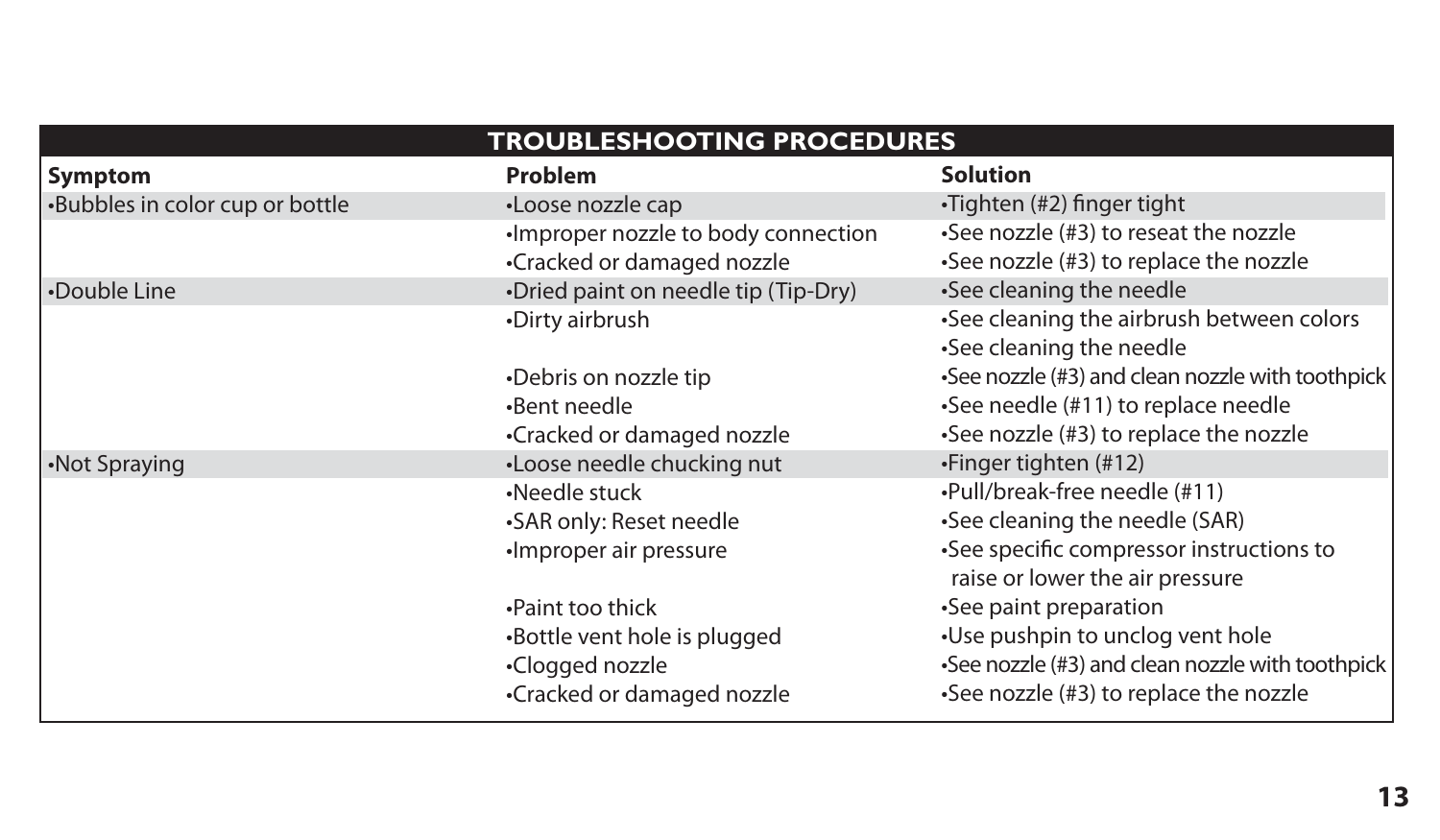| <b>TROUBLESHOOTING PROCEDURES</b>      |                                      |                                                                       |  |  |  |  |  |  |
|----------------------------------------|--------------------------------------|-----------------------------------------------------------------------|--|--|--|--|--|--|
| Symptom                                | Problem                              | <b>Solution</b>                                                       |  |  |  |  |  |  |
| ·Skipping                              | •Dried paint on needle tip (Tip-Dry) | •Clean with cotton swab dipped in cleaner                             |  |  |  |  |  |  |
|                                        | •Pigment too thick                   | •See paint preparation                                                |  |  |  |  |  |  |
|                                        | •Air pressure too high               | •See specific compressor instructions<br>to lower the air pressure    |  |  |  |  |  |  |
|                                        | ·Improper nozzle to body connection  | •See nozzle (#3) to reseat the nozzle                                 |  |  |  |  |  |  |
|                                        | •Dirty airbrush                      | •See cleaning the airbrush between colors<br>•See cleaning the needle |  |  |  |  |  |  |
|                                        | •Cracked or damaged nozzle           | •See nozzle (#3) to replace the nozzle                                |  |  |  |  |  |  |
| Spattering-                            | •Dried paint on needle tip (Tip-Dry) | •Clean with cotton swab dipped in cleaner                             |  |  |  |  |  |  |
|                                        | •Pigment build-up in needle cap      | .Unscrew #1 and clean with cotton swab                                |  |  |  |  |  |  |
|                                        | •Air pressure too low                | •See specific compressor instructions<br>to raise the air pressure    |  |  |  |  |  |  |
|                                        | •Pigment too thick                   | •See paint preparation                                                |  |  |  |  |  |  |
|                                        | •Dirty airbrush                      | •See cleaning the airbrush between colors<br>•See cleaning the needle |  |  |  |  |  |  |
| <b>Trigger sticks (back and forth)</b> | •Dirty airbrush                      | •See cleaning the airbrush between colors                             |  |  |  |  |  |  |
|                                        |                                      | •See cleaning the needle                                              |  |  |  |  |  |  |
| <b>Trigger sticks (up and down)</b>    | •Dried out air valve packing o-ring  | •Lube trigger shaft                                                   |  |  |  |  |  |  |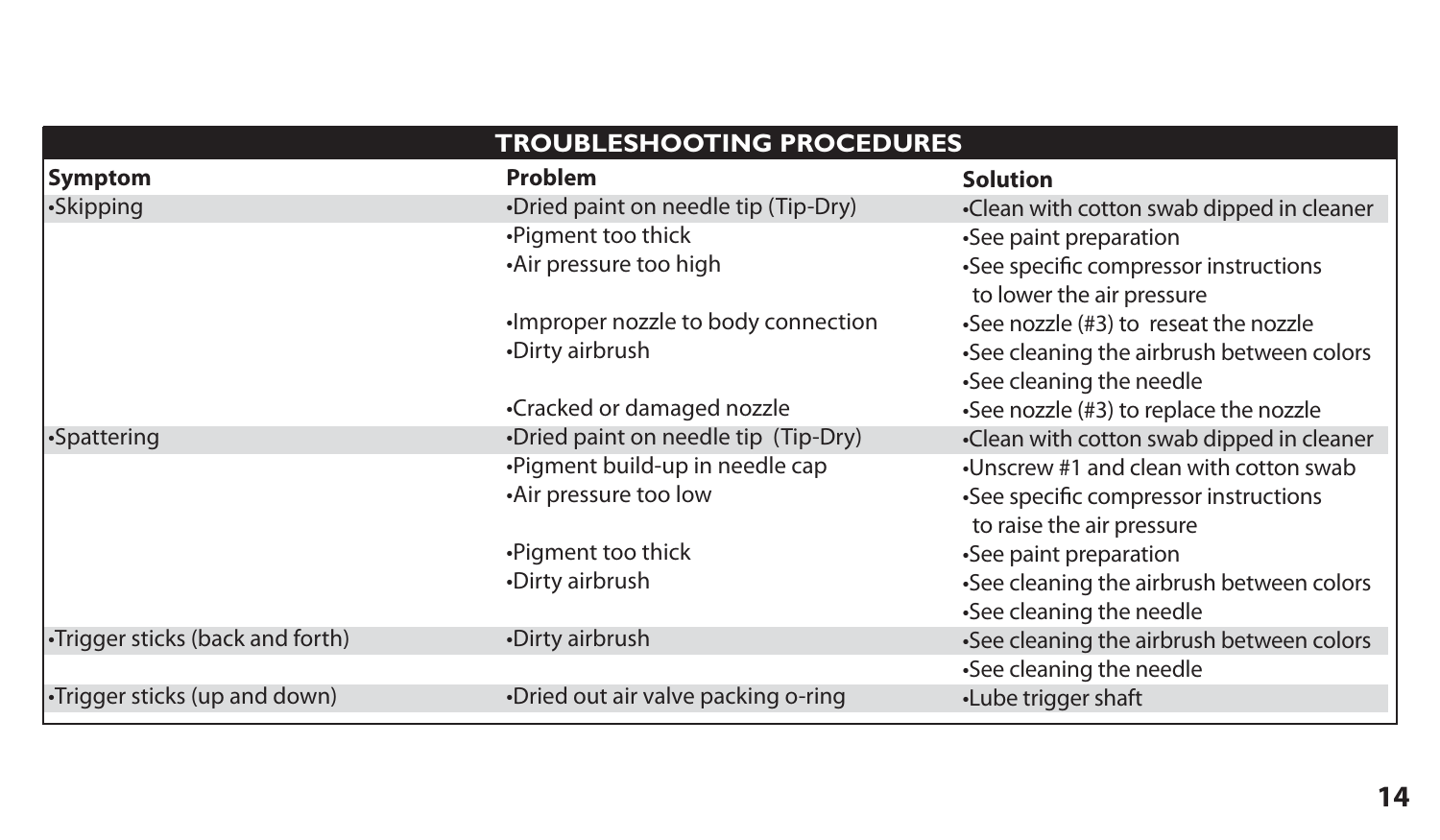#### **REPLACEMENT PARTS AND ACCESSORIES**

### **Nozzle (#3)**

In time, the nozzle may wear or be damaged and may need to be replaced.

- 1. Unscrew the handle (#13 or #14).
- 2. Loosen the needle chucking nut (#12).
- 3. Gently pull the needle (#11) part way back. It doesn't need to be fully pulled out.
- 4. SAR Only: Screw the fluid adjustment knob fully into the airbrush body.
- 5. Unscrew the nozzle cap (#2)
- 6. Unscrew the nozzle counter-clockwise with the provided wrench.
- 7. Screw the new nozzle into the airbrush body with your fingers.
- 8. Slightly tighten the nozzle with the provided wrench. • DO NOT OVER TIGHTEN!
- 9. Screw the nozzle cap onto the airbrush body.
- 10.Push the needle all the way forward until it seats with the new nozzle.
- 11. Tighten the needle chucking nut.
- 12. Screw the handle onto the airbrush body.

**TIP:** Keep a spare nozzle on hand for unforeseen accidents.

#### **Needle (#11)**

Iwata needles are made of precision ground and hardened stainless steel that will withstand prolonged usage. They are, however, subject to easy physical damage because of the long tapered, extremely fine tip. If the needle point becomes severely bent, it must be straightened before pulling it back through the nozzle. If not, the bent needle might damage the nozzle as it's pulled through.

**TIP:** Keep a spare needle on hand for unforeseen accidents.

#### **Preset Handle**

#### **(Optional Accessory for AR, BR, BCR, CR & CR3)**

The Preset Handle replaces the handle (#13). A threaded adjusting screw mounted behind the handle limits the distance the main lever can be pulled back. This provides accurate control of paint volume and is especially useful when doing repetitive, precision work.

#### **Quick Disconnect (Optional Accessory)**

A quick disconnect joint is screwed onto the airhose and a quick connect adapter is screwed onto each airbrush. When using multiple airbrushes the quick disconnect joint facilitates changing airbrushes on the same airhose quickly.

#### **Color Bottles (Optional Accessory for BCR and SAR)**

Iwata offers a wide assortment of bottles for every application.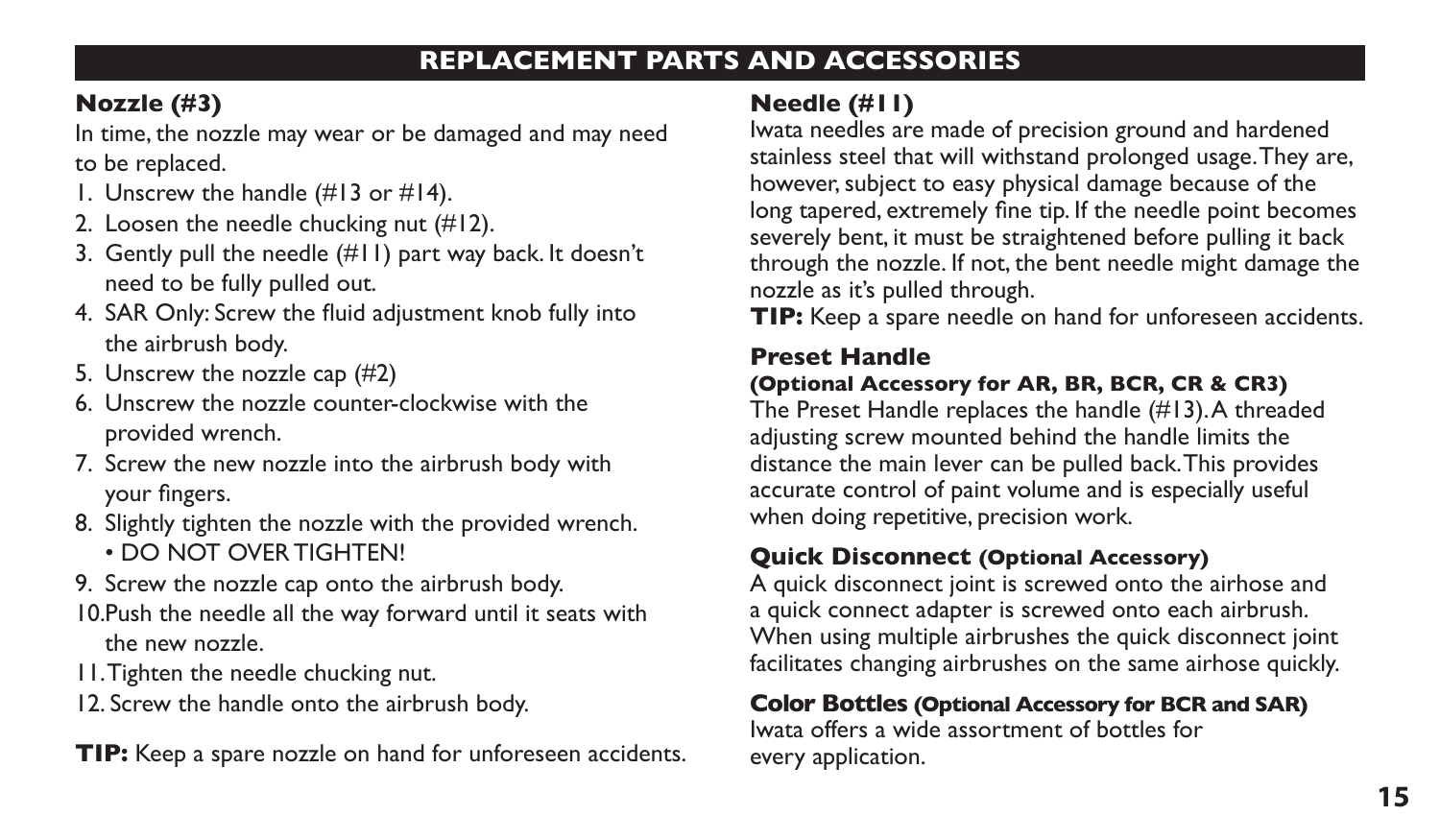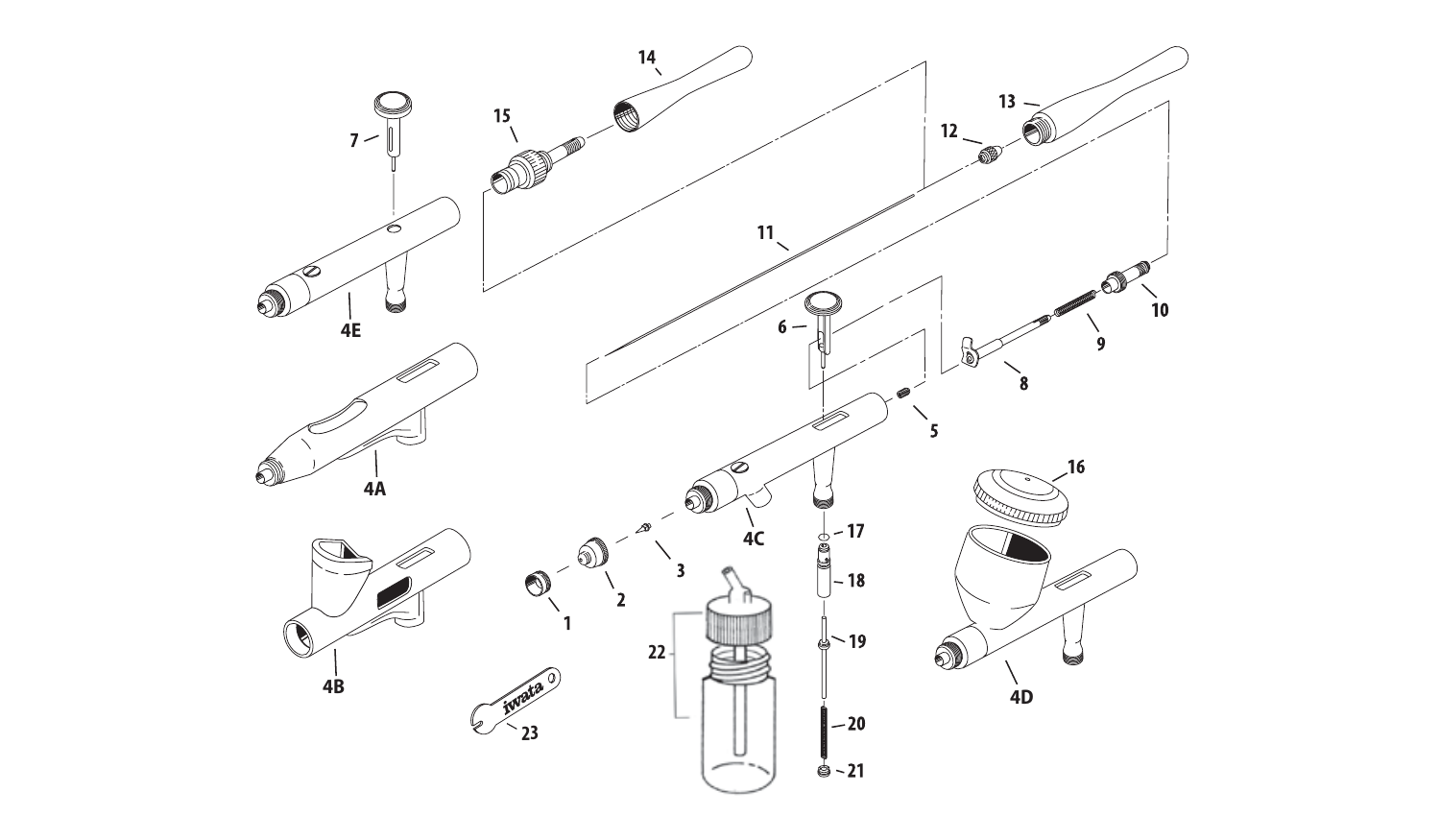| $\#$                     | <b>ITEM DESCRIPTION</b>              |                | <b>PRICE</b><br>CODE | ITEM#                    | <b>HP-AR</b> | HP-BR | <b>HP-BCR</b> | HP-CR       | HP-CR3 | <b>HP-SAR</b> |
|--------------------------|--------------------------------------|----------------|----------------------|--------------------------|--------------|-------|---------------|-------------|--------|---------------|
| 1                        | Needle Cap                           | R3             | A                    | 17012                    | п            | ٦     | x             | $\mathbf x$ | ٦      | x             |
|                          |                                      | R <sub>5</sub> | A                    | 17011                    | x            | x     | ш             | ш           | x      | ш             |
| $\overline{\phantom{a}}$ | Nozzle Cap                           | R3             | $\epsilon$           | 17022                    | ■            | п     | x             | $\mathbf x$ | п      | x             |
|                          |                                      | R <sub>5</sub> | $\epsilon$           | 17021                    | x            | x     | ш             | ш           | x      | ш             |
| $\overline{3}$           | Nozzle                               | R <sub>3</sub> | F                    | 17042                    | ш            | п     | x             | $\mathbf x$ | п      | x             |
|                          |                                      | R <sub>5</sub> | F                    | 17041                    | x            | x     | п             | п           | x      | п             |
| 4A                       | HP-AR Body*                          |                | ٠                    | $\overline{\phantom{m}}$ | п            | x     | x             | $\mathbf x$ | x      | x             |
| 4B                       | HP-BR Body*                          |                | ٠                    | ٠                        | x            | п     | $\mathbf x$   | $\mathbf x$ | x      | x             |
| 4C                       | HP-BCR Body*                         |                | ٠                    | ٠                        | x            | x     | п             | $\mathbf x$ | x      | x             |
| 4D                       | HP-CR / HP-CR3 Body*                 |                | ٠                    | ٠                        | x            | x     | x             | ■           | п      | x             |
| 4F                       | HP-SAR Body*                         |                | ٠                    | ٠                        | x            | x     | x             | $\mathbf x$ | x      | ٦             |
| 5                        | Needle Packing Screw<br>Set (PTFE)   | R <sub>3</sub> | B                    | 11257                    | ш            | ш     | x             | x           | ш      | x             |
|                          |                                      | R <sub>5</sub> | B                    | 17251                    | x            | x     | ш             | ш           | x      | п             |
| 6                        | Main Lever                           |                | $\epsilon$           | 16121                    | ш            | ш     | ۰             | ۰           | ۰      | x             |
| 7                        | Main Lever                           |                | $\epsilon$           | 16122                    | x            | x     | x             | $\mathbf x$ | x      | ш             |
| 8                        | Needle Chucking Guide<br>w/Aux Lever |                | $\epsilon$           | 11157                    | п            | п     | x             | $\mathbf x$ | п      | x             |
|                          |                                      |                | C                    | 17151                    |              |       | ٦             | ۰           | x      | x             |

| #  | <b>ITEM DESCRIPTION</b>       |                | <b>PRICE</b><br>CODE | ITEM# | <b>HP-AR</b> | HP-BR | <b>HP-BCR</b> | HP-CR       | HP-CR3     | <b>HP-SAR</b> |
|----|-------------------------------|----------------|----------------------|-------|--------------|-------|---------------|-------------|------------|---------------|
| 9  | <b>Needle Spring</b>          |                | A                    | 11351 | ■            | ▄     | ■             | ■           | п          | x             |
| 10 | Spring Guide                  |                | A                    | 17701 | ▬            | ■     | ■             | ■           | ш          | x             |
| 11 | Needle                        | R <sub>5</sub> | B                    | 17171 | x            | x     | ■             | ▄           | x          | ш             |
|    |                               | R3             | B                    | 17173 | ■            | ■     | x             | $\mathbf x$ | ш          | x             |
| 12 | Needle Chucking Nut           |                | A                    | 11202 | ■            | ▄     | ■             | ■           | ш          | п             |
|    | Ergonomic Handle              |                | D                    | 17191 | ▬            | ■     | ■             | ш           | ш          | x             |
| 13 | <b>Preset Handle</b>          |                | D                    | 11552 | <b>OPT</b>   | 0PT   | 0PT           | <b>OPT</b>  | <b>OPT</b> | x             |
|    | Preset Cutaway Handle         |                | D                    | 11556 | <b>OPT</b>   | 0PT   | 0PT           | <b>OPT</b>  | <b>OPT</b> | x             |
| 14 | <b>Ergonomic Handle</b>       |                |                      | 17192 | x            | x     | x             | x           | x          | п             |
| 15 | Fluid Adjustment Knob         |                | D                    | 17221 | x            | x     | x             | x           | x          | п             |
| 16 | Lid                           |                | C                    | 17181 | x            | x     | x             | ш           | ■          | x             |
| 17 | Air Valve O-ring              |                | B                    | 15801 | -            | ▬     | п             | ш           | ш          | п             |
| 18 | Valve Guide Body              |                | B                    | 16081 | ۰            | ■     | ш             | ■           | ٦          | ш             |
| 19 | Air Valve                     |                | Α                    | 16091 | -            | ■     | ■             | ш           | ш          | ш             |
| 20 | Air Valve Spring              |                | A                    | 10351 | -            | ш     | ш             | ш           | ш          | п             |
| 21 | Air Valve Guide Screw         |                | B                    | 17111 | -            | ▬     | ш             | ш           | ш          | ш             |
| 22 | <b>Bottle</b><br>1 oz / 30 ml |                | ä,                   | A4701 | x            | x     | ■             | x           | x          | п             |
| 23 | Spanner                       |                | A                    | 17651 | ٠            | ▬     | ш             | ■           | ■          | п             |

*\*Replacement parts not available.* n **= yes x = no OPT = optional**